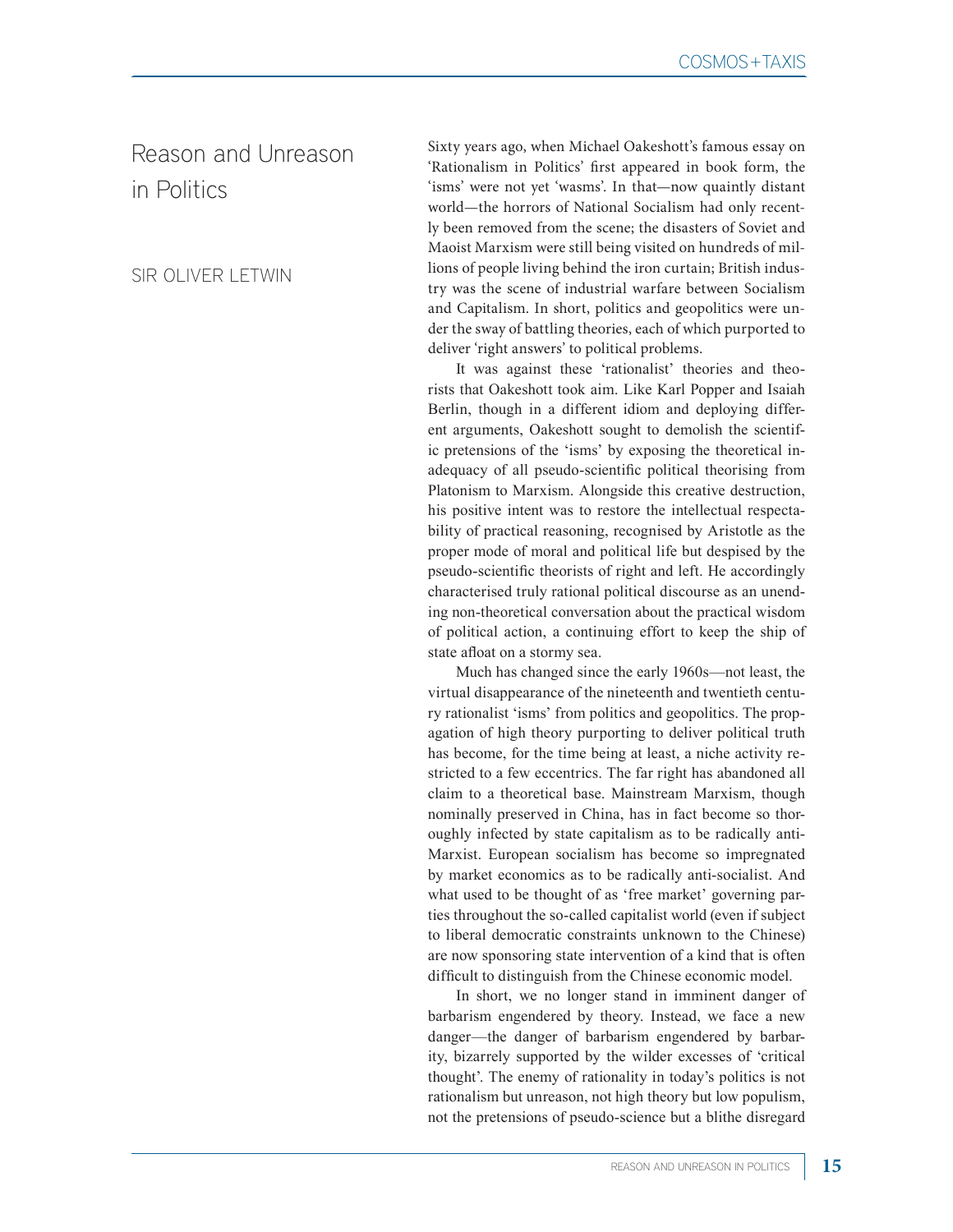for, or disbelief in, every form of science and every form of fact. Today's political irrationality invokes categories which did not enter Oakeshott's vocabulary: 'alternative facts', 'his (or her) truth', 'post-truth'. We are threatened, forty years on, with the triumph not of misguided ideologies but of Orwell's fantasies for 1984—'newspeak' and 'double think'. The possibility that a politician might be taken seriously when announcing that 'reality is perception' or that 'disease is health' or that 'war is peace' no longer seems remote.

The political 'isms' against which Oakeshott and Popper and Berlin so nobly struggled in the post-war years came at a high cost to humanity. But there is no guarantee that the cost to humanity of today's unreason in politics will be any lower. In particular, unreason is a deadly enemy of liberal democracy, attacking it in three ways.

The first attack consists in the destruction of the form of conversation required to sustain a liberal democracy. Where contestants in the political debate abandon adherence to the requirement for reasoned argument and verified assertion, the debate descends into a mere shouting match.

The second attack consists in the destruction of the ability of liberal democracy to deliver good government. Where the debate becomes nothing better than a shouting match, the winner is he or she who shouts loudest, rather than he or she who will govern best.

The third attack consists in the destruction of faith in the institutions of a liberal democracy. Seeing the debate descend into a shouting match and the participants becoming nothing better than rival noise-makers, sensible citizens begin to question the value of liberal democracy and become increasingly attracted to rule by technocrats or high-minded oligarchs.

For those of us who are attached to liberal democracy as a form of social organisation, these effects of unreason in politics are concerning. We therefore need to defend reason in politics. We need to re-establish the value of intellectual honesty, truth and fact as the hallmarks of proper political conversation. But these propositions are not self-evident. Once challenged, they require to be defended by re-establishing that there are facts, that there is truth, and that politics should not be divorced from them.

Wittgenstein (whose philosophising shares much more with Oakeshott's than is commonly supposed) begins his *Tractatus* with the immortal line, "the world is all that is the case", and then expands this into the statement that "the world is the totality of facts, not of things". Taken together, these statements constitute an assertion of common sense, and a cry of desperation against both scepticism and reductionism. One does not need to be a Wittgensteinian of any variety, still less a follower of the early Wittgenstein of the Tractatus, to heed that cry. There is much that is real besides physical things. Words are real. Numbers are real. Musical notes are real. Love and friendship, resentment and disgust, marriage and law are all real. None of these are physical things. But they are facts that populate the world. They cannot be wished or dreamed away by sceptics, or reduced away by physical reductionism or crude verificationism.

Anyone seeking to deny the reality of words is compelled to issue the denial in words, and hence to convict himself of incoherence. A word is a reality, not an illusion; and it is a reality (a fact) that is not reducible to a physical thing.

Likewise, causes and reasons are real. They, too, cannot be wished or dreamed away by sceptics, or reduced away by physical reductionism or crude verificationism. And they operate at many interlocking levels of reality.

Scientists are very used to such levels of causal reality. Medics identify causes of change at the level of human life; biologists and micro-biologists identify causes of change at the level of cells and molecules; chemists and physicists identify causes of change at the level of atomic and sub-atomic particles. Causation at one of these levels of reality is not necessarily reducible to causation at some more microscopic level. Physicists do not expect to be able to identify whether someone losing their job has caused them to be anxious about the future—because, unlike psychiatrists, physicists do not deal with items such as jobs and anxiety. As Oakeshott would have put it, psychiatry and physics are two, equally valid but distinct 'modes of experience' which yield distinct causal accounts because they deal with distinct aspects of the world.

This is not, of course, to suggest that anxiety about the future or losing a job are supernatural things. It is, rather, to say that—though they will have physical correlates a-plenty—they are not 'things' at all. But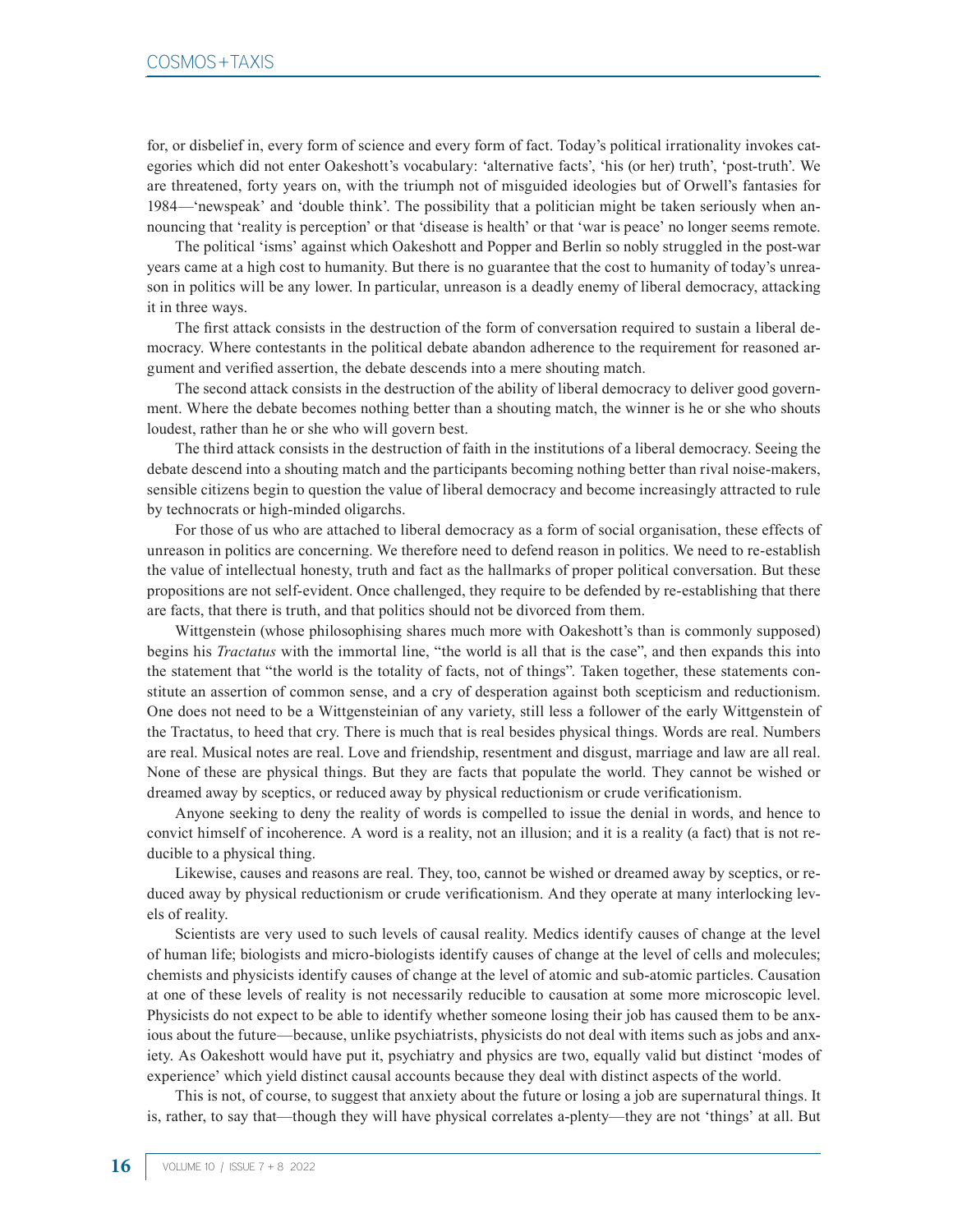they are nevertheless facts in the world, realities as real as any thing. They may be related by causality that is cognitive (dependent upon meaning) rather than physical, but which is nonetheless real for that. The loss of a job is real. Anxiety about the future is real. One may perhaps cause the other. But the chain of causation cannot be grasped without understanding the significance, the meaning, of losing a job: to understand why the neurological events associated with the anxiety are occurring, you need to understand the cognitive significance of the event that has occurred. Hence, what is explicable and causative at one level of reality may be random and inexplicable at another level of reality.

So we live in a world of facts, of realities; but also in a world composed of many levels and kinds of reality, which cannot necessarily be reduced to one another. And, just as there are many different valid ways of connecting real things, so there are many different ways in which we use language to describe those things—each of which will have its own particular test of validity.

If we want to understand the relationship between politics, or political language, and reality, we need to understand what is the appropriate test of validity for political language.

In the case of some forms of abstraction, enquiries into truthfulness constitute merely an elaborate kind of joke. A tune is an abstraction. But enquiring into its truthfulness would be as much a category error as asking whether green ideas sleep furiously. We may ask whether the tune is beautiful, but we cannot ask seriously whether it is true or untrue, unless there are exceptional circumstances (e.g. if it is, or is suspected of being, a coded message).

A map, by contrast, is a form of abstraction about whose accuracy or truthfulness we may well enquire—because the point of a map is to guide action, and it will guide action correctly only if it is accurate enough to enable the user to achieve the purposes for which the map is designed. Of course, the test of the truth of a map is not whether all users who act on it achieve what they would (under all of the circumstances) achieve if it were accurate—but rather whether all users *who know how to use the map* achieve such results.

We can take this as a paradigm for those forms of factual abstraction which, like maps, have the purpose of guiding action. The test of the truth of an abstraction intended to guide action is whether actors, who know how to use the abstraction and whose acts are guided by it, achieve what, under all the circumstances, they would achieve if it were true. (This is of course epistemologically complicated, because it is difficult to know all of the relevant circumstances, there is always a chance that the outcome has occurred for some reason other than the action prompted by the belief, etc, etc. But the foundational point remains after all of the complexities are acknowledged. Factual abstractions intended to guide action are true if they can be used to navigate the world in the way that the factual abstraction would lead a competent user to expect.)

Logic, mathematics and philosophical reasoning may enable abstractions to be tested in a different way—for internal coherence, or for consistency with other abstractions known or believed to be true. The propositions of logic, mathematics and fundamental philosophy are abstractions at the highest possible level. They are tools or rules for constructing, tidying up, or characterising other high-level abstractions—or for understanding how they themselves or those other abstractions function (the very activity in which we are currently engaged). They are in this sense procedural.

Taken together, such higher level abstractions form a complex web of procedures and procedural rules and observations about procedures and procedural rules. Within this web, procedures, procedural rules and observations may themselves be tested and modified by one another. In all of these transactions, coherence and consistency are the tests of validity.

But the ultimate test of the validity of the whole procedural (ie logical, mathematical and philosophical) web is whether the everyday factual abstractions constructed, modified or validated using the procedures within the web lead to actions that work in the world. Hence, the relationship between mathematics, physics, engineering, bridge-building, and bridges that last or fall down: it would not be wise to travel across a bridge constructed by an engineer who believes that 'alternative mathematics' will do just as well as the real thing.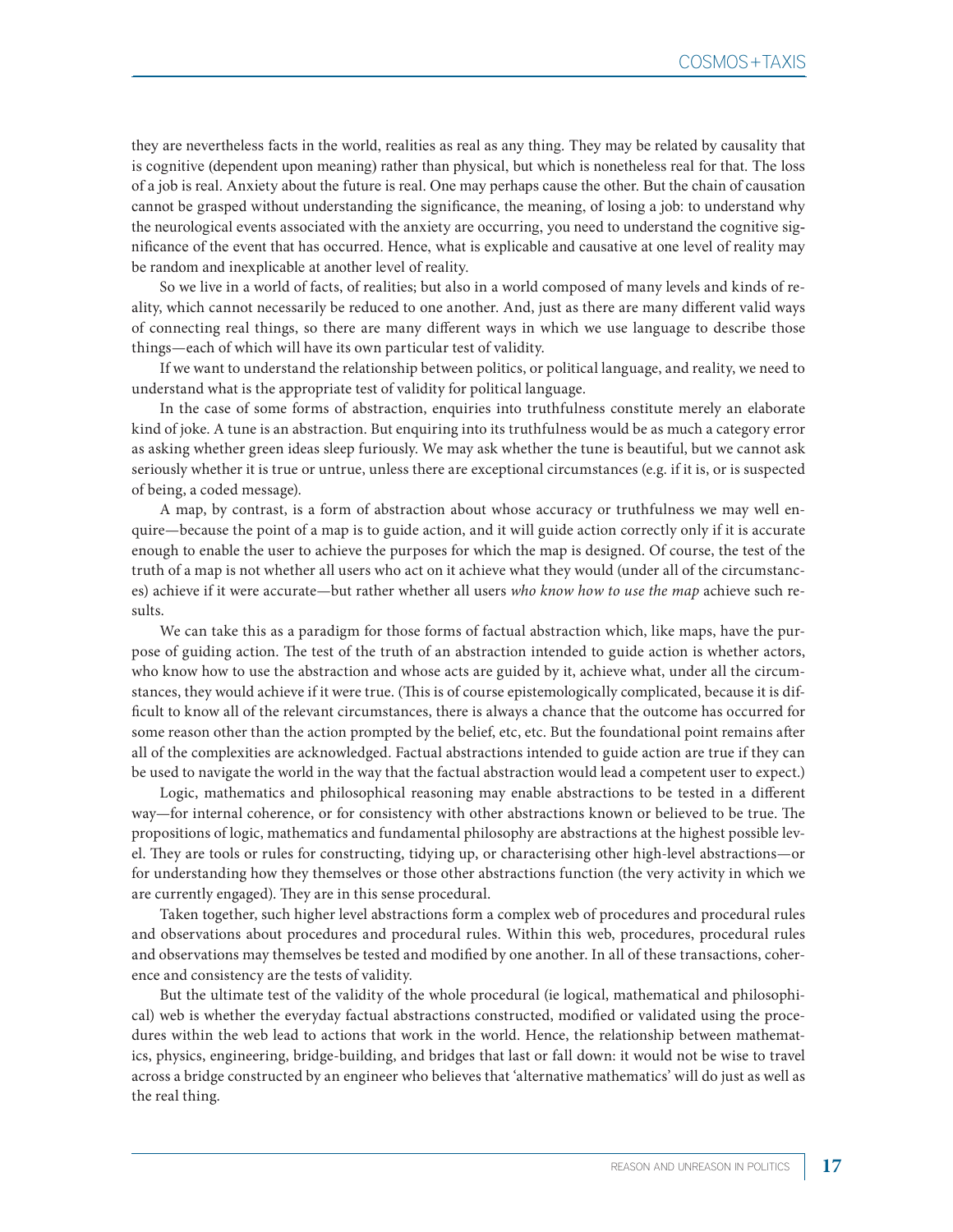However, when we turn from factual abstractions to propositions about moral or aesthetic value, the situation is fundamentally different.

Meta-ethical theories and analytic ethical theories are forms of philosophy. They may lead to the revision of moralities, but they do not in themselves constitute moralities, and do not in themselves constitute recommendations for action. Accordingly, as with the rest of philosophy, the test of their validity is 'only' internal coherence or consistency.

But, by contrast, normative moral theories and specific moral injunctions pass beyond the analytical. Instead of being offered purely as dispassionate analyses, they make recommendations for action—as with a map, but with a crucial difference. Unlike the map, which is offered as a hypothetical guide to action ('if you want to get to B, starting from A, go this way'), normative moral theories and specific moral injunctions recommend courses of action which are intended to be categorical rather than hypothetical ('go this way because it is the right thing to do'). Hence, even when they present the appearance of theory rather than practice, their underlying structure is that of categorical imperatives governing or purporting to govern action.

Manifestly, moral assertions—even when they are in this sense guides to action—cannot be validated in the same way as a map, on the basis of whether they work in the world. One cannot sensibly ask: "if I act in accordance with this morality will I achieve what I would achieve if the morality were true?", because one cannot identify anything that one would achieve if one were to follow the morality other than having followed the morality. If I act in accordance with the belief-system that constitutes a particular morality—ie in accordance with the commands of that belief-system that are categorical, not hypothetical or assertoric—there is nothing in the world against which to check the accuracy of my belief. The hypotheses presented by a map ('if you want to go from A to B, follow this route') can be checked and validated or invalidated; categorical imperatives can only be obeyed or disobeyed.

If my morality commands me to walk into the flames of a martyr's death, I can sensibly (albeit rather painfully) ask (as I burn) whether my abstract factual belief that the flames would burn me if I walked into them has been borne out by acting upon it; but nothing about the fact that the flames are burning me will tell me whether I was right to act on the command. (This is the familiar fact/value distinction—or the familiar aversion to the naturalistic fallacy—re-presented in a slightly different idiom.)

But maybe moralities can be subjected to a different form of the working-in-the-world test?

It seems clear that a morality can be self-defeating in the world. For example, a morality that lacks concepts of trust and honesty will ultimately prevent its exponents from cooperating successfully.

A morality may also be self-contradictory (involving two or more judgements that cannot rationally be made together). It may, in other words, contain or depend upon logical procedural deficiencies.

Or a morality may in some way depend on factual propositions that are testably false—ie that, if acted upon by an actor who understood them, would not reliably lead to the results that would occur if they were true—for example, a morality based on false claims about differences between people of different ethnicities or genders.

In cases like these, appeals to change a moral practice may be made, and may succeed. Such appeals are either factual or procedural in character. They may take the form either of pointing to an incoherence, or of pointing to a factually mistaken belief—either 'change the practice because it doesn't cohere with moral beliefs that you hold more dear', or 'change the practice because it is having an effect of which you hadn't been factually aware'.

Once subject to appeals of this kind, a particular moral belief system may be unable to sustain itself in the face of alternates. This may happen suddenly or only over a long time. There may be moralities that subsist alongside one another for long periods during which they are not in any evident way plagued by any procedural defects or false factual presumptions, and may yet eventually be subject to forms of appeal that lead their adherents to modify or abandon them, due to the belated recognition of procedural defects or to the belated discovery of factual errors.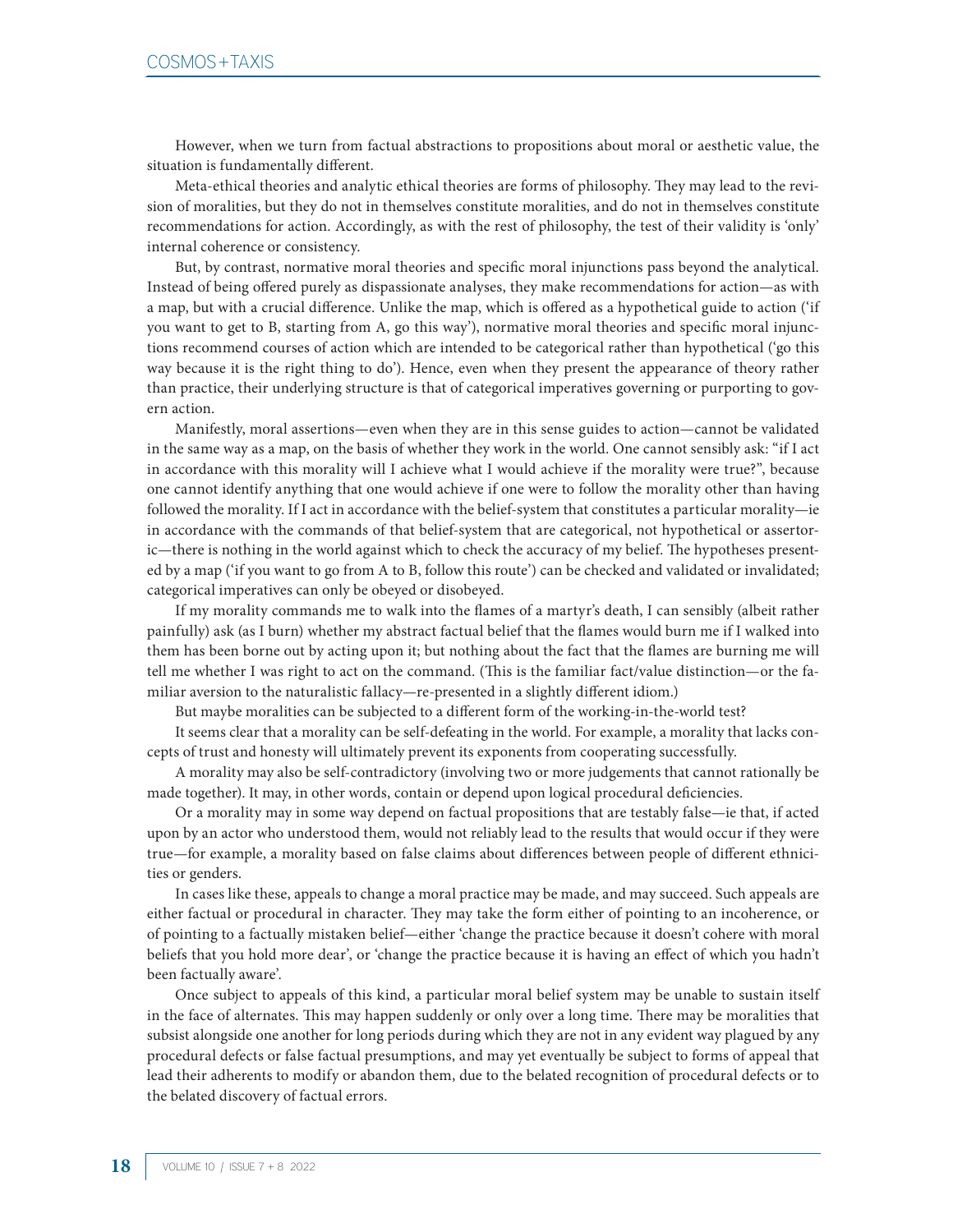Unlike moralities, political settlements may alter over time without any of these defects or errors having become apparent—simply because those who have previously accepted them decide that they are no longer tolerable. Such revised views of what constitute tolerable forms of social life are, indeed, the normal reasons for changes in political belief systems. The principal test we apply to the validity of a political appeal is whether the form of life thought likely to arise from heeding the appeal is judged likely to be more satisfactory in some sufficiently important respect to merit change.

It follows that—within any political community at any one time— an appeal for change (unless compelled by the discovery of a logical defect or a false factual presumption) needs to proceed by persuading those whose view we hope to change, that the change in question will deliver a form of life which will be judged more satisfactory by them or by the community.

The anchor, here, is the preconceptions of those we hope to change: we have to persuade them that a particular political change will lead to a form of life that they already conceive to be superior to their current form of life in some respect.

If acting upon such recommendations for change in political practice does indeed lead to a form of life considered *ex post* to be more satisfactory, then the recommendation for political change is in that specific sense validated.

But this validation does not establish the recommendation as a political fact. It is merely a contingent approval. It lasts only for as long as the forms of life arising from actions undertaken in conformity with the recommendations contained in the appeal continue to be regarded as satisfactory by the relevant political community.

Of course such political appeals or recommendations are complex items. They frequently amalgamate factual propositions, prudential recommendations and moral recommendations. Their origins—the states of mind from which they spring—are also complex. These may include factual beliefs, prudential desires, moral beliefs, emotional responses, psychological needs, creative impulses . . .

Disentangling such elements and motivations from one another, in order to discern the 'true nature' and 'true origin' of a particular political appeal is accordingly a complex act of discovery. The complexity of the amalgamations within and behind a political appeal, and the consequent complexity of the act of disentanglement, typically makes it impossible to understand the nature of the appeal without also understanding a considerable amount about the political actor making it and about the context within which it is being made.

 A political appeal, as opposed to an administrative command, is likely to have (or at least to be presented as having) the form of a practical syllogism—"do X, because if you do X it will lead to Y, and *you* desire Y". But such an appeal made by a particular political actor in a particular setting may, beneath the surface, have the form of an importantly different practical syllogism: "do X, because if you do X it will lead to Y, and I desire Y".

Only once the practical syllogisms contained within a political appeal have been disentangled from the surrounding 'mood music', can their validity in principle be tested.

In political appeals which contain practical syllogisms dependent only upon factual observations rather than social recommendations, the tests of validity are tests of truth—tests of whether the factual observation works in the world. (This may, of course, in a given case be very difficult to establish—due to the complexity of the world, the need for time to tell whether hypotheticals come true in the world, the difficulty of obtaining evidence, and so forth.)

In political appeals which contain practical syllogisms dependent upon both factual propositions and social recommendations, both types of validation—tests of factual truth, and observations about the satisfactory or unsatisfactory nature of likely *ex post* effects on forms of communal political life—are required. The task of achieving such complex validation (even assuming that the practical syllogisms inherent in the political appeal have been successfully disentangled) may be arduous and lengthy.

In practice, there is rarely time to conduct such validation before a decision is made about whether to accept or reject a given political appeal. Hence, this idealised, rational approach to disentanglement and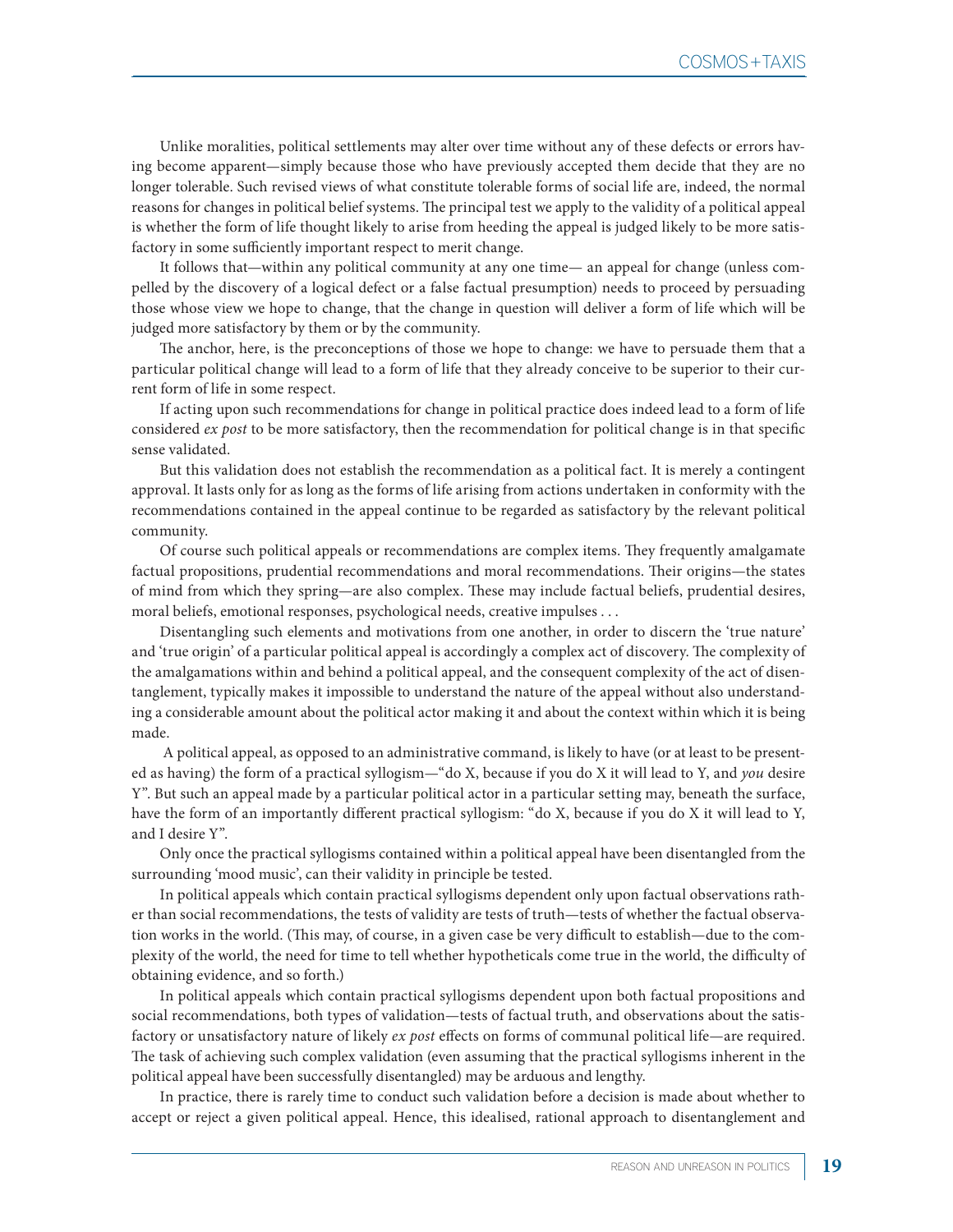validation is seldom applied. It is not how politics in any system, regime, time or place tends to work in practice.

The actual mechanics of political appeals at most times and in most places depend instead upon brand, identity, trust, hope, fear and rhetoric. The political message becomes wholly entwined in the messenger. The purpose of political communication is not so much to persuade the listener of the validity of a set of propositions as to establish a certain relationship between the listener and the communicator: *I am the sort of person you are, or at least the sort of person with whom you can identify yourself….therefore, you can trust me….therefore, you do not need to enquire too far into the validity of my arguments or the evidence for my assertions…..the fact that they are my arguments and my assertions is enough to make them 'your truth'.*

Great political movements, effective political alliances, enduring political affiliations are formed on the basis of such emotionally powerful, but intellectually fragile appeals. The leaders of such movements become the embodiments of brands trusted by followers. The followers follow the leaders not because of any analytical subscription, but because the leaders have the emotional intelligence to establish the brand, to communicate the identity, to generate the trust, and hence to play on the fears or encourage the hopes of the followers.

It is out of this, repeated and inevitable dynamic that unreason in politics is born. In the politics of unreason, the medium (the appeal of brand, the appeal to trust) becomes the message itself, rather than merely the means by which the message acquires political traction. The political process ceases to be based on arduous efforts by the leaders to disentangle the practical syllogisms of responsible government. The leaders themselves cease to be guided by coherent, reasoned argument and by evidenced assertions. The debate, even at the highest and most refined levels, ceases to subject factual assertions to tests of truth, and ceases to consider seriously whether given political recommendations are likely to lead to a form of life that will be considered *ex post* to be more satisfactory. In place of such careful analysis, come sectarian requirements for loyalty to the brand, unquestioning implementation of the dictates of the leadership—the deadly consequences of dangerous populism—to the point where the mechanism of political appeal has poisoned the body politic.

What is the protection against such unreason in politics? Is there a bulwark that can be established? Is there a guarantee that can be constructed?

Sadly, the answer is that there can be no such external protection or bulwark or guarantee. The threat of the medium becoming the message—the threat that the leaders themselves will abandon the careful analysis required to disentangle the complex practical syllogisms of responsible government—is ever present. No constitutional system, no legal system, no political system can achieve immunity to these dangers, because leaders unconstrained by the need for valid argument and verified assertion will tend also to be unconstrained by such systems of protection. In the terms so notably coined by Michael Oakeshott, the observance by leaders of adverbial constraints is conditional upon those leaders at least intuitively subscribing to the practical syllogisms which justify those adverbial constraints. From the moment when the leaders abandon concern with the validity of the practical syllogisms they are purveying, they will tend to abandon also the concern that they might otherwise have for the constitutional apparatus that establishes adverbial constraints upon their actions. Indeed, they set out on a path which can all too easily lead to regarding that constitutional apparatus itself as an intolerable constraint on their freedom of action. In the populist world of 'alternative facts', the adverbial constraints and the means by which they are normally enforced—the judges, the legislature, the law itself—come to be seen, at least potentially, as 'enemies of the people'.

If there is no set of institutions that can be relied upon to protect us from unreason in politics, who or what can provide us with reason in politics?

In the twentieth century, Oakeshott did his best to save us from the rationalist 'isms'—Nazism, Fascism, Communism, Socialism. Alongside Popper and Berlin, he did an excellent job of intellectually demolishing those intellectual mistakes. But no amount of intellectual TNT will demolish irrational populism. It doesn't contain anything intellectual to be demolished. It is just a set of wayward dispositions exhibited by a set of wayward politicians.